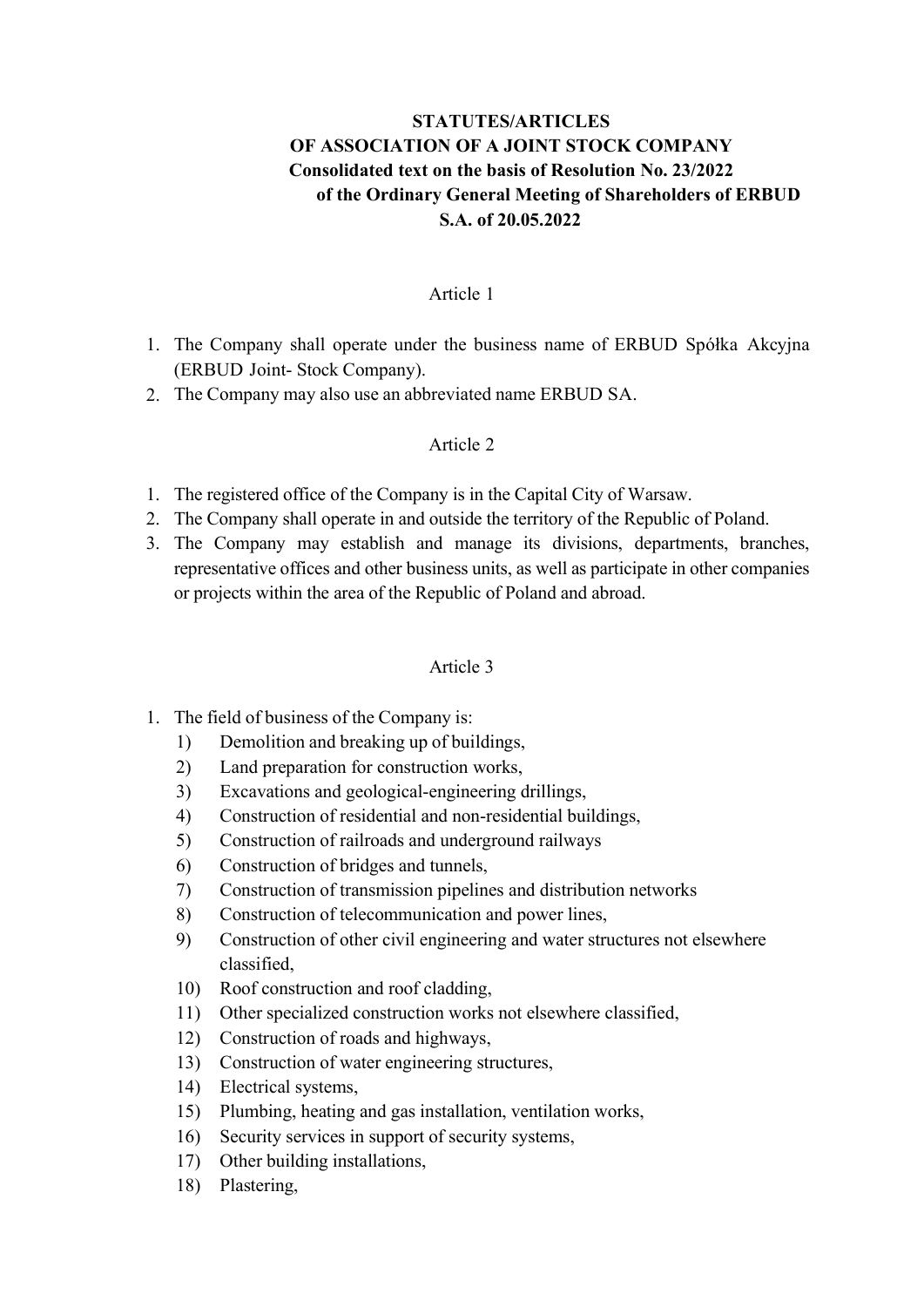- 19) Installation of building woodwork,
- 20) Flooring, wall covering and facing,
- 21) Painting and glazing,
- 22) Other building finishing,
- 23) Other specialized building works not elsewhere classified,
- 24) Gravel and sand quarrying; clays and kaolin mining,
- 25) Support activities for other mining and quarrying,
- 26) Production of bricks, roofing-tiles and baked clay construction products,
- 27) Repair and maintenance of other equipment, fittings and facilities,
- 28) Installation of industrial plant and equipment
- 29) Production of concrete construction products,
- 30) Repair and maintenance of plant,
- 31) Activities of agents involved in the sale of timber and building materials,
- 32) Wholesale of wood, building materials and sanitary equipment,
- 33) Other passenger land transport not elsewhere classified,
- 34) Freight transport by road,
- 35) Completion of building construction projects,
- 36) Real estate buying and selling for its own account,
- 37) Rental and property management of own or leased real estate,
- 38) Real Estate Management at the request,
- 39) Ancillary services related to cleaning buildings,
- 40) Renting and leasing of cars and vans,
- 41) Renting and leasing of other motor vehicles, excluding motorcycles,
- 42) Renting and leasing of other machinery, equipment and tangible good not elsewhere classified,
- 43) Renting and leasing of construction machinery and equipment,
- 44) Research and development in biotechnology,
- 45) Research and development in other natural and technical sciences,
- 46) Activity in the field of architecture,
- 47) Engineering activity and related technical consultancy,
- 48) Other professional, scientific and technical activity not elsewhere classified,
- 49) Technology,
- 50) Vocational schools,
- 51) Extra-school forms of sport education and sport and recreational activities,
- 52) Extra-school forms of art education,
- 53) Other non-school forms of education not elsewhere classified,
- 54) Historical places and buildings and similar visitor attractions,
- 55) Repair and maintenance of ships and boats,
- 56) Production of ships and floating structures,
- 57) Accounting and tax consultancy services,
- 58) Other consulting related to the managing and conducting business.
- 2. If undertaking or conducting a business within the scope of the above mentioned Company's activity shall require the appropriate permit or concession, the initiation or running of such business may take place after receiving such a permit or concession.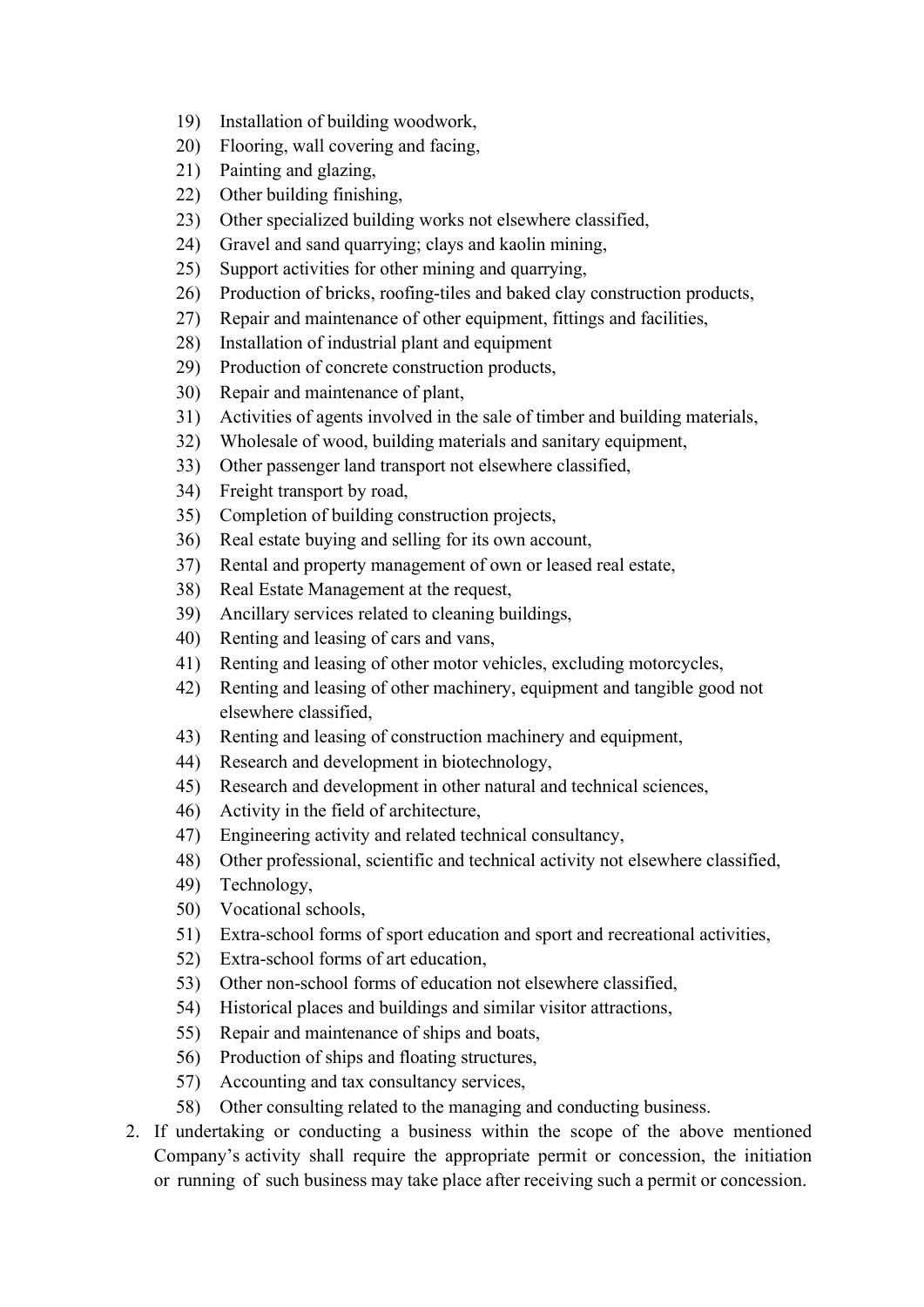3. Resolutions on the significant changes in the subject of the Company' s activity shall not require the redemption of own shares under Article 417 section 4 of the Code of Commercial Companies, wherever they are passed a by two-thirds of the votes in the presence of persons representing at least half of the share capital.

## Article 4

The duration of the Company is unlimited.

### Article 5

- 1. The Company's share capital amounts to PLN 1,209,650.20 (one million two hundred nine thousand six hundred fifty, point two zero Polish zlotys) and is divided into 12,096,502 (twelve million ninety six thousand five hundred two) A series ordinary bearer shares with a nominal value of PLN 0.10 (ten Polish cents) each, designated with ISIN PLERBUD00012.
- 2. The capital of the Company was fully paid in before registering the Company.
- 3. The shares may be redeemed in a voluntary redemption.
- 4. The Company may issue convertible bonds, bonds with the primacy right and subscription warrants.

#### Article 6

The Company was founded as a result of the conversion of the ERBUD Limited Liability Company and is its legal successor. The founders of the Company were partners of the transformed Limited Liability Company, who joined the Company and acquired shares, namely:

- 1) Mr. Dariusz Grzeszczak,
- 2) Mr. Józef Adam Zubelewicz, and
- 3) Wolff & Muller GmbH & Co. KG, a company of German law.

#### Article 7

The authorities of the Company shall be:

- 1) Management Board,
- 2) Supervisory Board,
- 3) General Meeting.

## Article 8

1. The Management Board shall be composed of 2 (two) to 5 (five) members.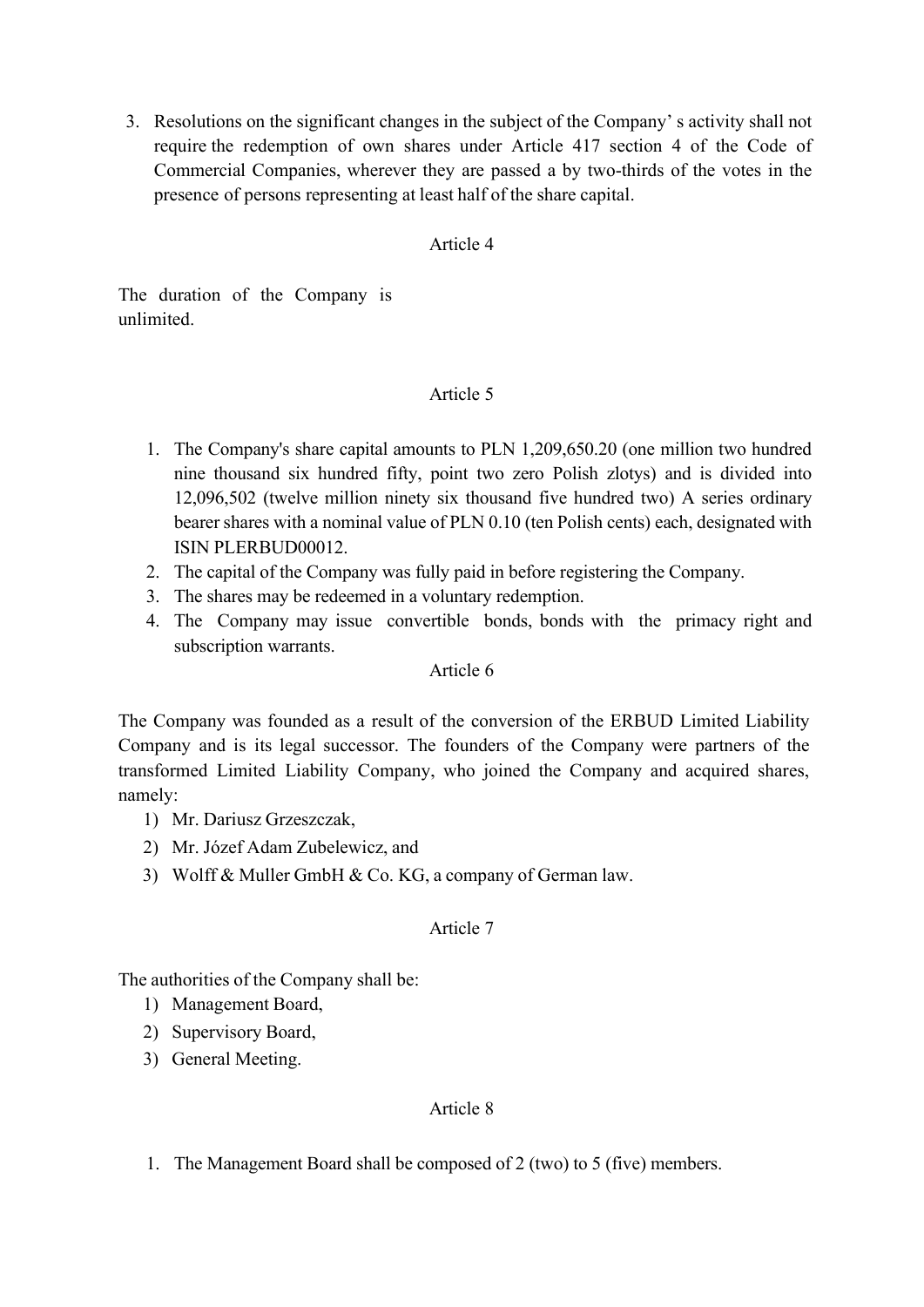- 2. Members of the Management Board shall be appointed and dismissed by the Supervisory Board of the Company.
- 3. The common term of office of members of the Board shall last three years.

### Article 9

- 1. The Management Board shall be responsible for managing of the Company and shall represent it outside.
- 2. Any issues related to the management of the Companies non-reserved to the competence of the General Meeting or the Supervisory Board by provisions of the Code of Commercial Companies or Articles of Association shall be the responsibilities of the Management Board.
- 3. Regulations of the Management Board shall specify rules of the activity of the Management
- 4. Board. The Regulations of the Management Board shall be passed by the Management Board, subject to the provisions provided for by these Articles of Association.

### Article 10

Two members of the Management Board acting jointly or one member of the Management Board acting together with a holder of a general commercial power of attorney shall be authorized to make statements of will on behalf of the Company.

- 1. The Supervisory Board shall be composed of 5 to 7 members, including the President and Vice- President of the Supervisory Board.
- 2. Members of the Supervisory Board shall be appointed by the General Meeting for a three-year period of common term of office. The General Meeting shall appoint the President and Vice- President of the Board.
- 3. Competencies of the Supervisory Board shall include:
	- 1) Approval of strategic longstanding plans for the Company;
	- 2) Approval of annual material and financial plans of the Company and its capital group;
	- 3) Approval of investment plans of the Company and its capital group;
	- 4) Granting consent for acquisition and disposal of or encumbrance on real property, perpetual usufruct or interests in real estate or in the right to perpetual usufruct;
	- 5) Granting consent for establishing and dissolving plants and branches;
	- 6) granting consent to the Company granting guarantees, sureties of property, issuing bills of exchange and assuming other off-balance sheet liabilities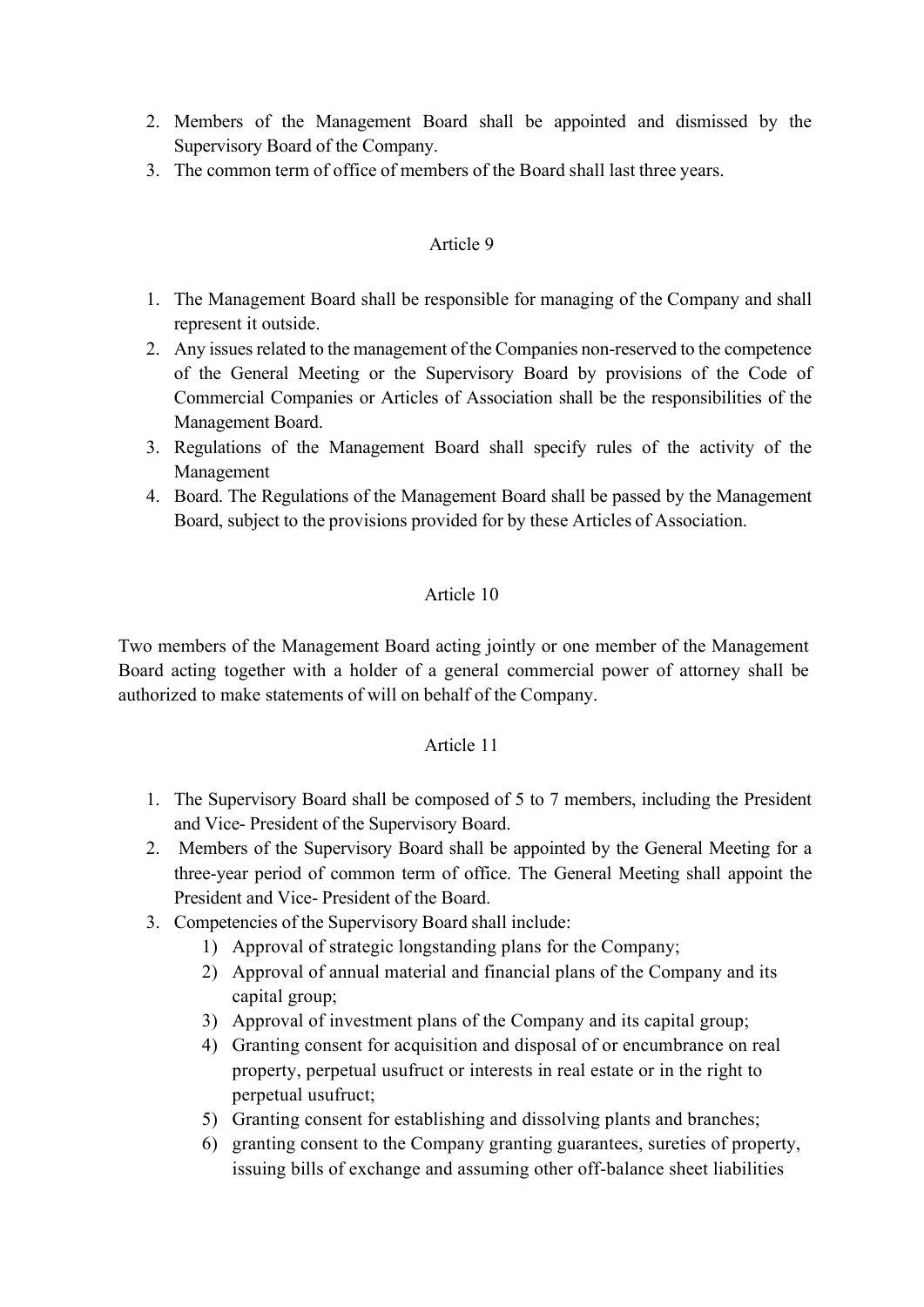with a unit value exceeding  $\epsilon$  2,000,000.00 (in words: two million euro), with the exception of: (i) guarantees issued at the Company's request by financial institutions in the ordinary course of business, (ii) guarantees, property sureties, issuing bills of exchange and incurring other off-balancesheet liabilities with a unit value exceeding  $\epsilon$  2,000,000.00 (in words: two million euro) for the benefit of capital group entities (subject to item 11) below);

- 7) Granting consent for capital investments over the equivalent to the amount of  $\epsilon$  100,000.00 (say: one hundred thousand euros), excluding capital investments, treasury bills and bonds issued in Poland or countries where the Company operates;
- 8) Granting consent for acquisition, disposal or encumbrance of shares in other entities;
- 9) Setting the vote procedure of Company representatives in the bodies of the subsidiaries and associated companies related to dissolution or liquidation of these companies, changes of business purposes, division or merger of subsidiaries and associated companies;
- 10) Granting consent to perform any actions not related to the Company's scope of business and extraordinary acts of value exceeding the equivalent to the amount of  $\epsilon$  200,000.00 (two hundred thousand euros).
- 11) Granting consent to entering into material transactions with related parties, in accordance with the provisions of the Act on Public Offering, Conditions Governing the Introduction of Financial Instruments to Organised Trading, and Public Companies of 29 July 2005;
- 12) Granting consent for investments exceeding the equivalent of  $\epsilon$ 200,000.00 (say: two hundred thousand euros), unless these investments are included in the investment plan approved by the Supervisory Board;
- 13) Granting consent to submit tenders and conclude construction contracts with a net value exceeding the equivalent to the amount of  $\epsilon$  30,000,000.00 (say: thirty million euros), while for joint bids deciding is the net bid sum and not the share of the Company in the offer;
- 14) Granting consent to be entitled to or to incur an obligation by the Company under one or more related legal transactions with the same entity with a total value exceeding  $\epsilon$  5,000,000.00 (in words: five million euros) during the financial year;
- 15) Granting consent to employ of an employee with an annualized salary exceeding the equivalent of  $\epsilon$  150,000.00 (say: one hundred fifty thousand euros);
- 16) Granting consent for the Company's Management Board members to serve on the management or supervisory boards of companies outside the Group, and also in the cases referred to in Art. 380(1) of the Code of Commercial Companies;
- 17) Other issues falling within the competence of the Supervisory Board by law, provisions of the Articles of Association, passed at the request of the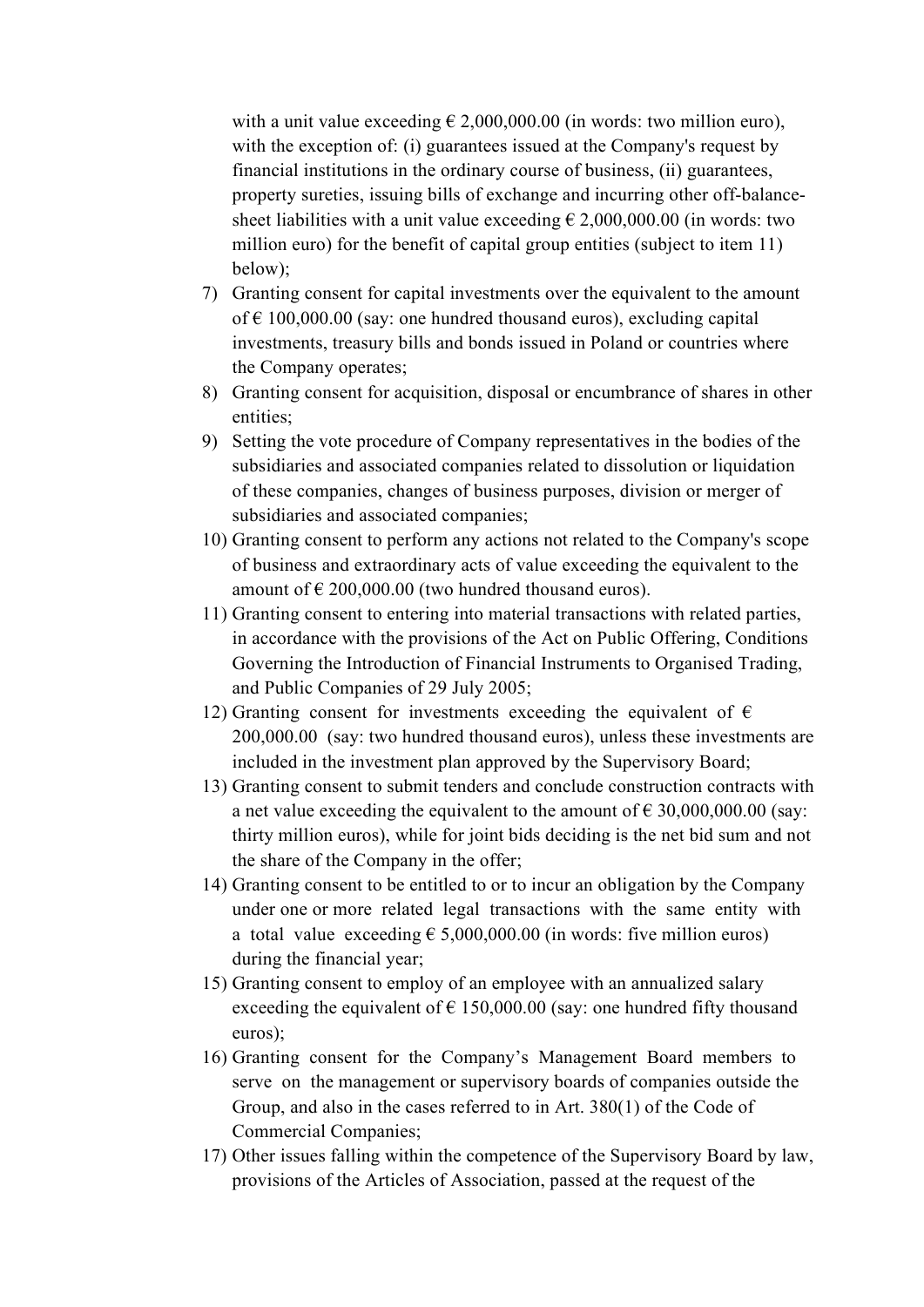Management Board or delegated pursuant to a resolution of the General Meeting.

The "Equivalent" means equivalent of Euro quoted in other currency, calculated in accordance with the average exchange rates, announced by the National Bank of Poland on the day directly preceding the day on which the Management Board submitted to the Supervisory Board a request for consent to the transaction, and in the absence of such a request - the date of the transaction.

## Article 11a

- 1. As long as the Company's shares will be admitted to trading on a regulated market, at least two members of the Supervisory Board should meet the criteria of independence from the company and entities maintaining significant connections with the Company, under the rules of corporate governance, passed by the Warsaw Stock Exchange Council, governing the regulated market within the Polish territory on which the shares of the Company are traded.
- 2. Failure to meet the criteria of independence referred to in item 1 above, by any member of the Supervisory Board, or the loss of the status of an Independent Member of the Supervisory Board during the term of office shall not result in termination of his/her mandate and has no effect on the capability of the Board to exercise the powers provided for in the Code of Commercial Companies and in these Articles of Association.

## Article 11b

- 1. As long as the Company's shares will be admitted to trading on a regulated market, the Supervisory Board shall appoint an auditing committee, which consists of at least 3 (three) of its members, who shall meet the criteria of independence set out in the Act of 11 May 2017 on Statutory Auditors, Audit Firms and Public Supervision.
- 2. The tasks of the audit committee shall include in particular:
	- 1) monitoring the financial reporting;
	- 2) monitoring the effectiveness of internal control and risk management systems and of internal audit;
	- 3) monitoring the performance of financial reviews, in particular of auditing by the audit firm;
	- 4) controlling and monitoring the independence of the statutory auditor and the audit firm, in particular where the audit firm provides to the Company services other than auditing;
	- 5) providing to the Company's Supervisory Board information on results of the audit and
	- 6) explaining how this audit contributed to the accuracy of financial reporting in the Company and on the role of the Audit Committee in the audit process;
	- 7) assessing the independence of the statutory auditor and giving consent for rendering by him for the Company of authorized services other than auditing;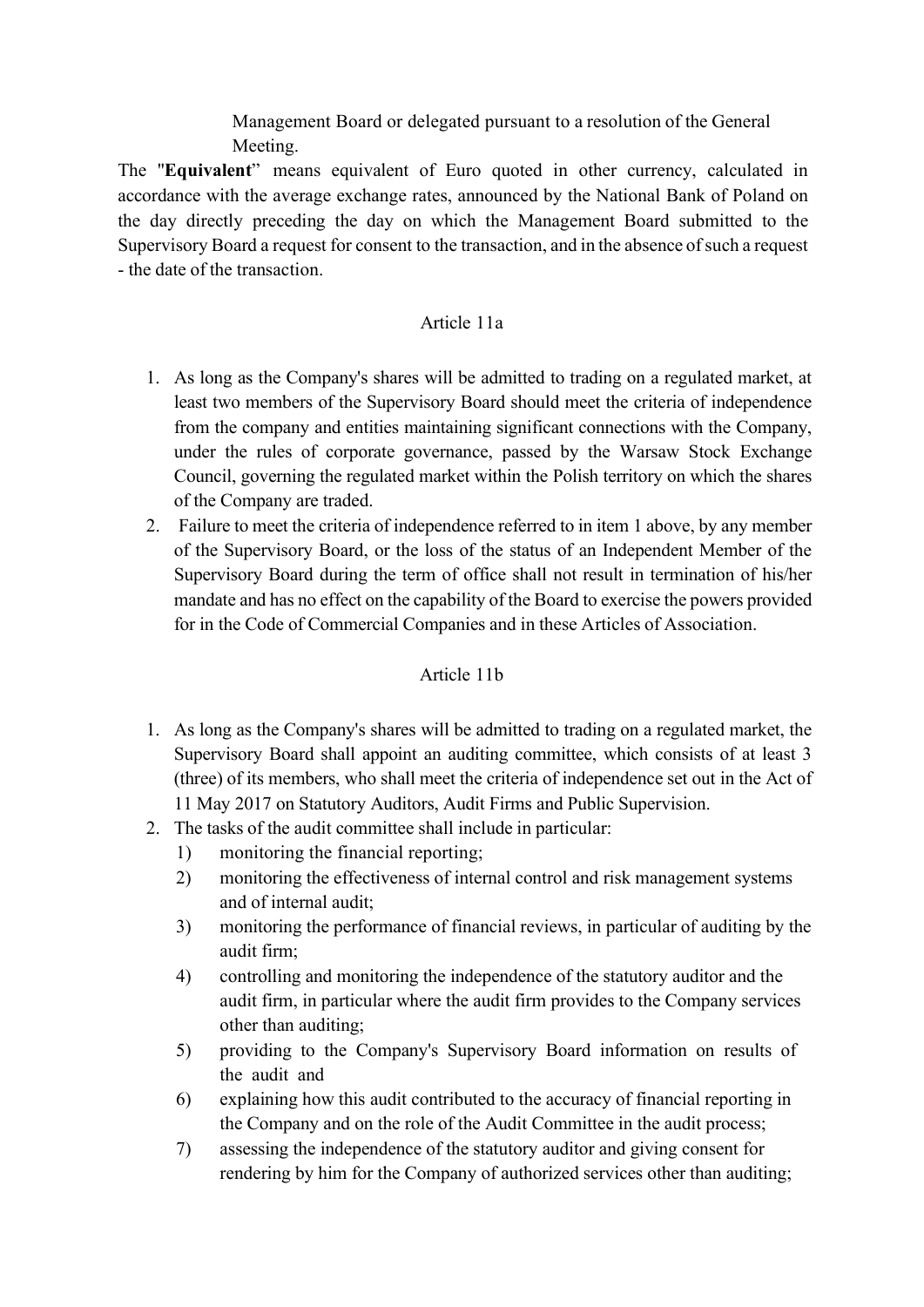developing a policy for selecting an audit firm to conduct the audit;

- 8) developing a policy for the performance of non-audit authorized services by the audit firm conducting the audit, by entities related to that audit firm and by a member firm of its network;
- 9) determining the procedure for selecting an audit firm by the Company;
- 10) submitting to the Supervisory Board a recommendation on appointment the audit firm in accordance with the policy developed by the Audit Committee;
- 11) submitting recommendations to ensure the accuracy of the financial reporting process in the Company.
- 3. The Supervisory Board may also appoint other committees, in particular the nomination and remuneration committee. Detailed tasks and principles for the appointment and operation of various committees, including the audit committee, will be established by the Supervisory Board.

- 1. Resolutions of the Supervisory Board shall be passed by an absolute majority of votes cast in the presence of at least half of the members of the Board, unless the Code of Commercial Companies or these Statues provides otherwise. In the case of an equal number of votes, the vote of the President shall be determining.
- 2. Meetings of the Supervisory Board shall be convened by the Chairman of the Board on his/her own initiative and at the request of a member of the Board or a member of the Supervisory Board within two weeks after submitting a proposal or, in situations requiring urgent decision, within three days after submitting a proposal. The proposal should provide the suggested details of agenda.
- 3. Meeting of the Supervisory Board can be conducted by using means of direct communication at a distance.
- 4. The Supervisory Board shall be convened at least three times a financial year.
- 5. Members of the Supervisory Board may take part in passing resolutions of the Board, giving their vote in writing through another member of the Supervisory Board. Vote in writing cannot relate to the issues introduced to the agenda during the meeting of the Supervisory Board.
- 6. Resolutions of the Supervisory Board may be made in writing or by using means of direct communication at a distance. The resolution shall be valid, if all members of the Board have been informed about the contents of the draft resolution and at least a half of the board members has participated in adoption of the resolution.
- 7. The Supervisory Board may pass resolutions in writing or by using means of direct communication at a distance also in matters for which the Statutes or the By-Laws of the Supervisory Board provide for a secret voting.
- 8. Members of the Supervisory Board are entitled to remuneration to be determined by a resolution of the General Meeting of Shareholders.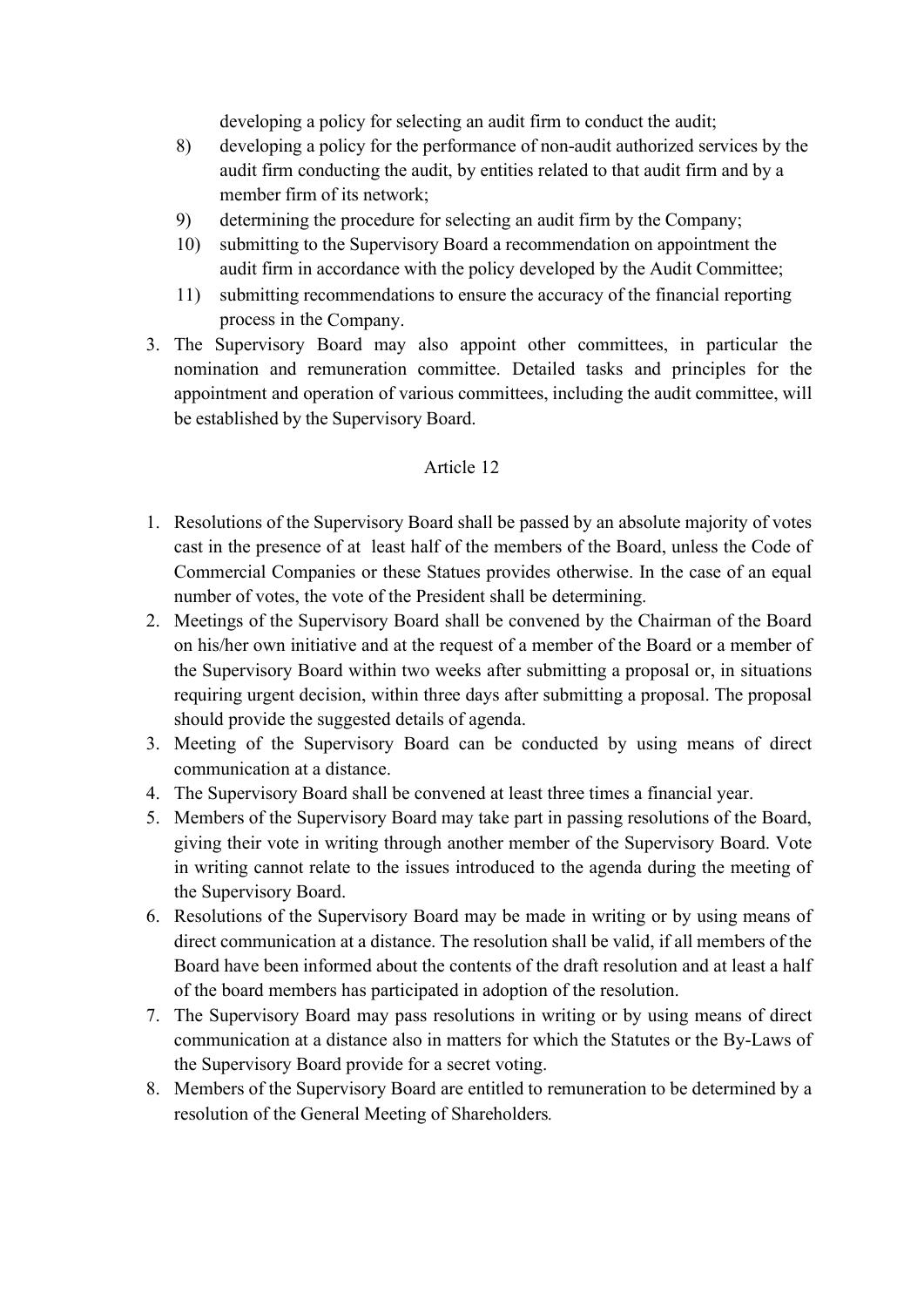## Article 13

- 1. General Meetings shall be ordinary or extraordinary ones.
- 2. An Annual General Meeting convened by the Management Board should be held within six months after the end of each financial year.
- 3. An extraordinary General Meeting shall be convened by the Management Board of the Company on its own initiative or at written request of the Supervisory Board or at request of a shareholder or shareholders representing at least one-twentieth of the share capital.
- 4. Convening an extraordinary General Meeting at request of a shareholder or shareholders representing at least one-twentieth of the share capital should take place within two weeks from the date of submitting such request to the Management Board of the Company.
- 5. Shareholders representing at least half of the Company's share capital or at least half of the total number of votes in the Company may convene an extraordinary General Meeting by notifying the Management Board within a period of not less than 30 days prior to the scheduled date of convening the extraordinary General Meeting. The Management Board shall be obliged to announce the convening of the extraordinary General Meeting by a shareholder referred to above in the manner prescribed by the Commercial Companies Code and in accordance with the provisions of these Articles of Association.
- 6. Participation in the General Meeting may also take place by means of electronic communication if the convener of the meeting so decides. Detailed rules of participation in the General Meeting by means of electronic communication are set out in the Code of Commercial Companies and Partnerships and in the by-laws adopted by the Supervisory Board, pursuant to Article 4065 of the Code of Commercial Companies and Partnerships.

## Article 14

- 1. The General Meeting can adopt resolutions regardless of the number of present shareholders and represented shares, if provisions of the Code of Commercial Companies or these Articles of Association do not provide otherwise.
- 2. Resolutions of the General Meeting shall pass by an ordinary majority, unless provisions of the

Code of Commercial Companies or Articles of Association provide otherwise.

- 1. Competences of the General Meeting shall include:
	- 1) Examination and approval of the Management Board's report on the activities of the Company and the financial report for the previous financial year;
	- 2) Adopting a resolution on distribution of profits or covering losses;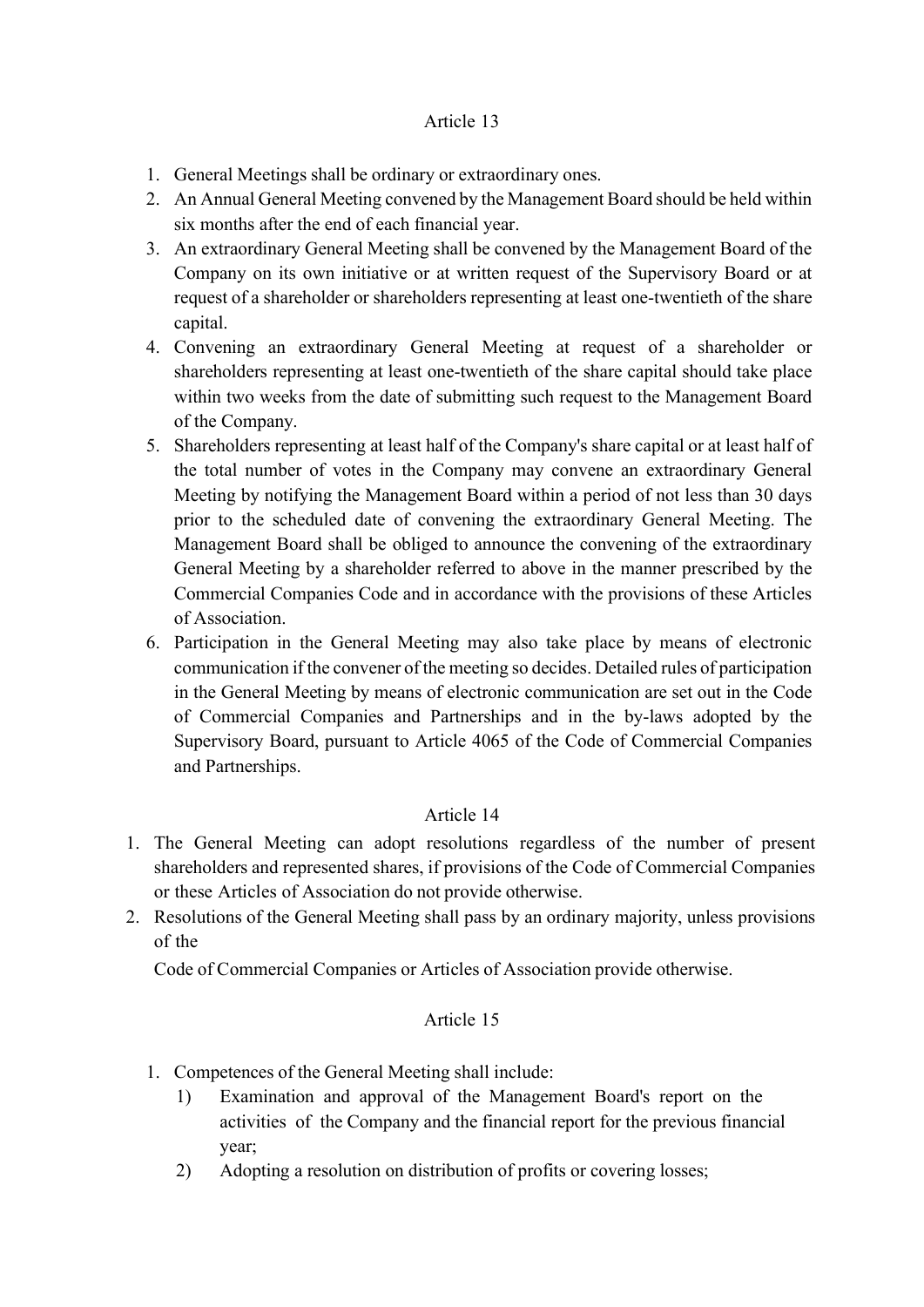- 3) giving discharge to members of the Management Board for execution of their duties;
- 4) Adoption of the Rules of the Supervisory Board and stipulation of principles of remuneration of the Supervisory Board members;
- 5) Increasing or reduction of share capital;
- 6) Revision of the Articles of Association of the Company;
- 7) The Company's merger with another commercial company;
- 8) Dissolution and liquidation of the Company;
- 9) Issue of convertible bonds, bonds with pre-emptive right or subscription warrants;
- 10) Disposition or leasing the whole Company or its organized parts and establishment of limited material rights on it;
- 11) Considering matters submitted by the Supervisory Board, the Management Board or shareholders of the company;
- 12) Deciding on other matters that, in accordance with provisions of the Code of Commercial Companies or these Articles of Association, fall within the competences of the General Meeting.
- 2. A resolution of the General Meeting shall not be required to acquire or disposal of real property,

perpetual usufruct or interests in real estate or in the right to perpetual usufruct.

## Article 16

The calendar year shall be the Company's financial year.

## Article 17

- 1. As part of the equity capital the Company shall create:
	- 1) share capital,
	- 2) reserve capital
	- 3) supplementary capitals,
	- 4) other capitals provided by law.
- 2. Supplementary capitals can be established to cover various expenses or losses, pursuant to a resolution of the General Meeting or the provisions of law stipulating such a creation.

- 1. Company's profit can be used, in particular, for:
	- 1) write-offs for reserve capital,
	- 2) dividends for shareholders,
	- 3) write-offs to supply the reserves created in the Company,
	- 4) other targets set out by a resolution of the General Meeting.